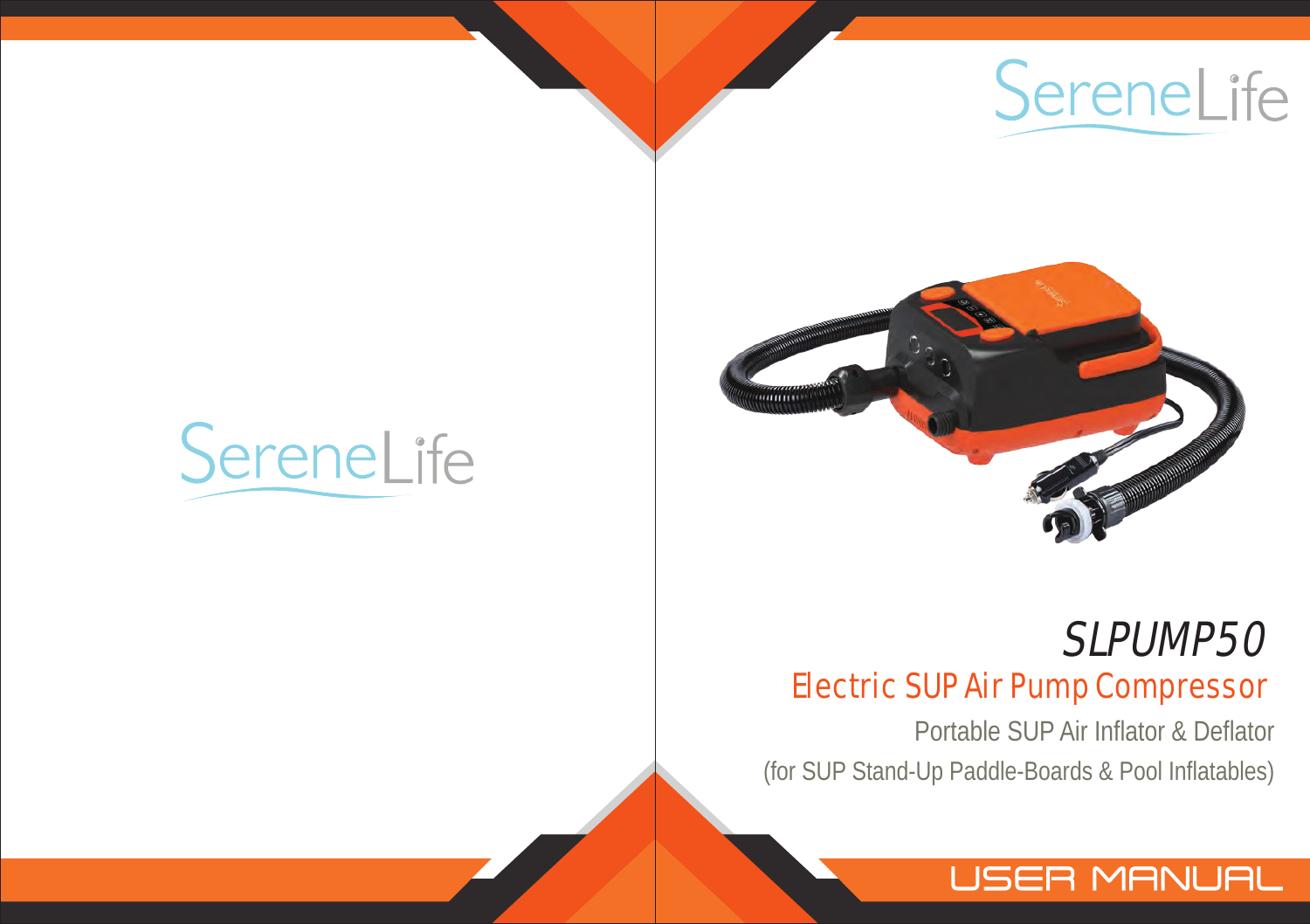#### *CATALOGUE*

- **I. Product Introduction**
- **II. List of Accessories**
- **III. Details of Accessories**
- **IV. Safety Instructions**
- **V. USB Charging Output Operation**
- **VI. Charging using the cigarette lighter plug/adapter**
- **VII. Inflation Operation**
- **VIII. Deflation Operation**
- **IX. Precautions**
- **X. Fault Handling**
- **XI. Maintenance and Storage**
- **XII. Suggestions**

#### *I. PRODUCT INTRODUCTION*

This product, **SLPUMP50** is an intelligent DC electric pump with the preset pressure LCD screen, which can be used for inflatable tent, SUP, etc. Thanks to the intelligent pressure system, for example, if a pressure value is preset, when the pressure reaches the preset pressure value, the pump will automatically stop inflating.

This product also can deflation, and when the inflatable product is not used, you can use the air pump to empty the air inside for folding and storage.

#### *II. LIST OF ACCESSORIES*

Please make sure that the following accessories are in the box before using it, if any missing, please contact with the local service agents



7 8

1

17

2

16

 $\mathbf 12$  13  $\mathbf 13$  13  $\mathbf 13$ 

a kacamatan ing Kabupatèn Timur Kabupatèn Timur Kabupatèn Timur Kabupatèn Timur Kabupatèn Timur Ka

4 5 6

> 0000 .. 100%

> > 11

10 9

mo

#### *III. DETAILS OF ACCESSORIES*

- 1. Inflation inlet
- 2. Deflation outlet
- 3. DC plug
- 4. Pressure value LCD screen
- 5. USB 1A, 2A charging output port
- 6. Charging input port
- 7. LED light button
- 8. Pressure unit toggle button
- 9. ON/OFF button
- 10. Decompressing button
- 11. Pressurizing button
- 12. Hose
- 13. Air tap
- 14. Charger
- 15. DC plug storage place
- 16. Flexible conduit adaptor
- 17. LED light

3

14 15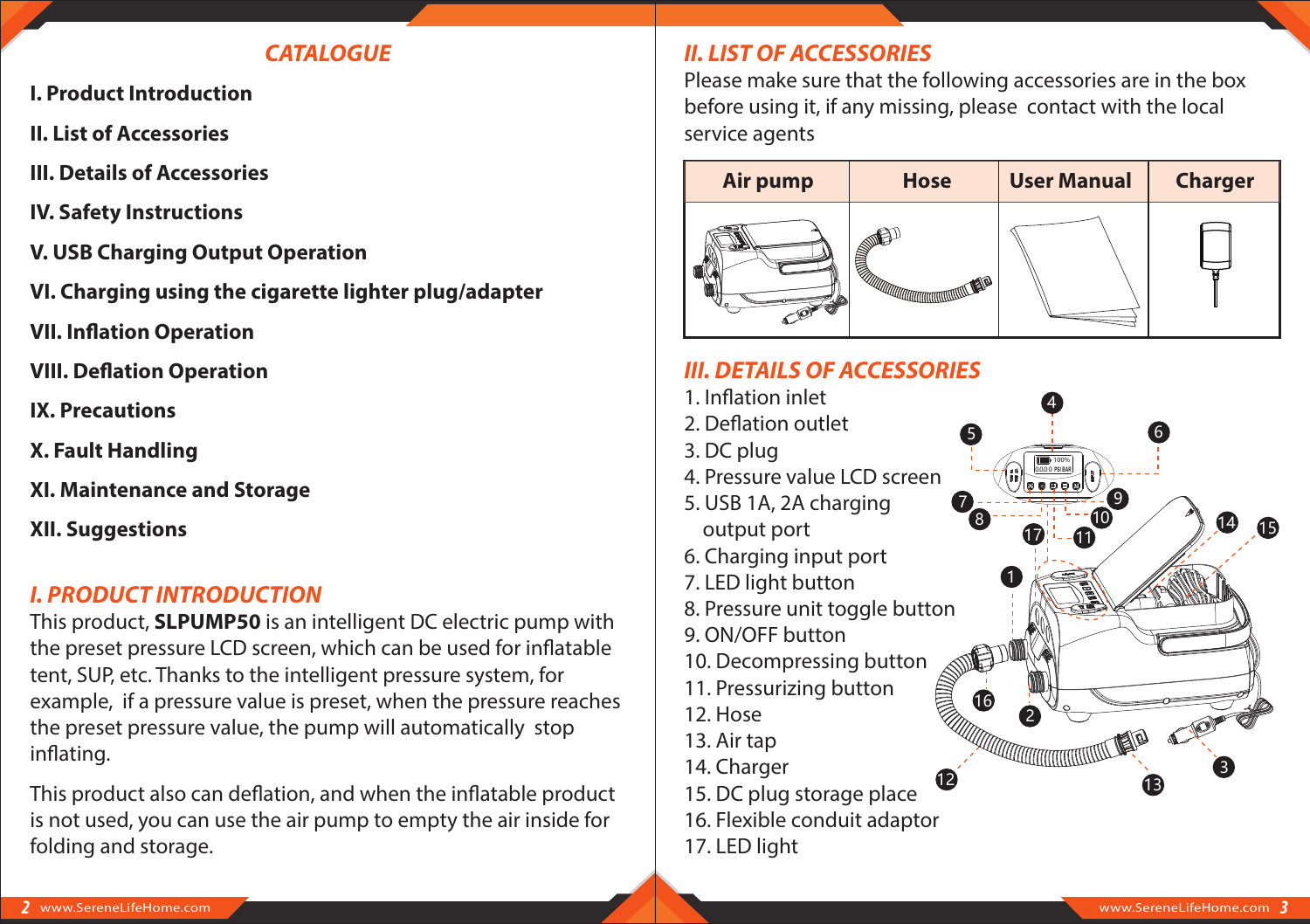#### *IV. SAFETY INSTRUCTIONS*

**In order to reduce the risk of injury, please keep children away from it. Always supervise children and incapacitated person contacting or using this air pump.**

- Children shall be kept far away from this product and wire.
- This product is not applicable for the person with declining physical strength, sensory ability or mental capacity, the person lack of skill and the mentally retarded person, unless they are under the protection of their guardians, supervised and directed at the same time.
- Before moving, maintaining, repairing or adjusting this product, please first pull out the DC plug from the socket.
- Please do not bury the wire in the soil, and it should be placed in a safe zone where it won't be damaged by mower or other equipment.
- If the power wire is damaged, the power wire must be changed by the manufacturer or its service agent or the similar authorized personnel, in case of any risk.
- If you are standing in a place with water or your hands are wet, please don't plug or pull the DC plug.
- Before inflating, please pay attention to check the maximum bearable pressure of the inflatable product, because the air bag may be damaged upon exceeding the maximum bearable pressure.
- Before using, please check the cigarette lighter socket to make sure that there is no rust or residue inside. The cigarette lighter socket with poor electric conduction may cause overheating
- It is strictly forbidden to place the product in a high-humidity environment, otherwise the internal circuit of the product might be short-circuited, causing serious damage to the product.
- Do not throw this product into fire which may result in explosion, battery leakage or other dangers.
- Do not disassemble or break the product randomly for fear of damaging the product.
- Avoid keeping or using this product under strong sunlight. Prolonged sun exposure will damage the performance of the product, resulting in overheat and line problems.
- Do not use or store this product in an environment where the temperature is too low or too high, which might trigger automatic protection of the product and cut off the charging of the digital product.
- Please use this product in a relatively safe environment, and keep it away from flammable/explosive liquids, gases or explosives.
- Before charging this product, please verify that the specifications of the adapter match the product. Incompatible adapters might cause damage to the product or cause risky overload.
- When the product is not in use, please put it in a dry and ventilated place, and prevent it from colliding with metal objects for fear of short circuit. Please pay attention to heat dissipation and ventilation during use, so as to avoid danger due to excessive temperature.
- If the product is swelling or leakage is found, please stop using this product.
- Do not disassemble the device without authorization. This product does not contain spare parts that can be disassembled/maintained by the user.
- Do not cover or obstruct the product with paper or other objects for fear of affecting heat dissipation and cooling of the product.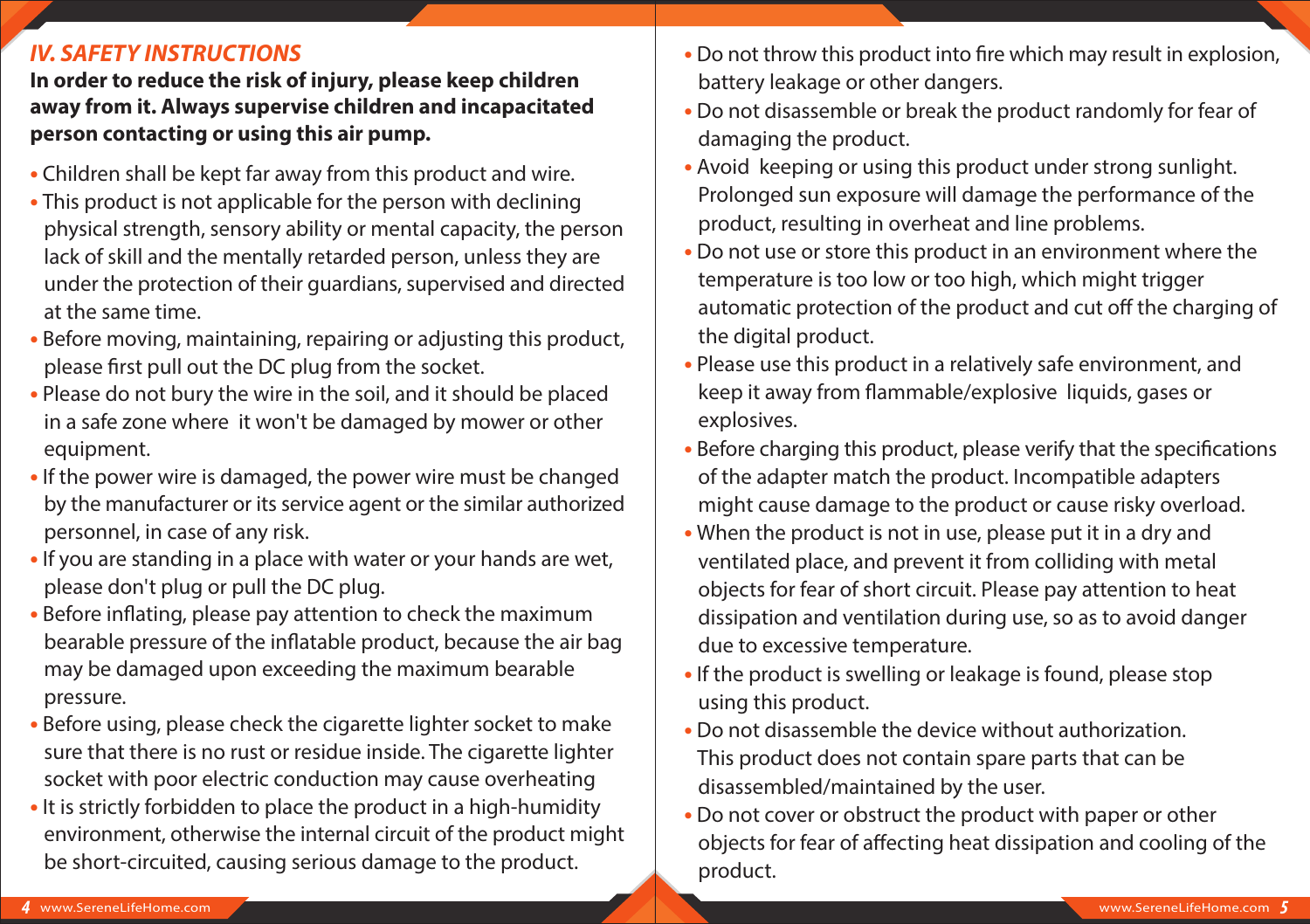- In order to avoid injury or property damage, unplug the power cord when not using the product.
- If leakage occurs and the liquid splashes into the eyes accidentally, do not rub your eyes but rinse your eyes with clean water immediately instead. If the symptom is serious, please consult your doctor.
- Before using, please check the cigarette lighter socket to make sure that there is no rust or residue inside. The cigarette lighter socket with poor electric conduction may cause overheating of the product or power source, which will damage the product.
- The purpose of using this product is limited to the description in the User Manual.

#### *V. USB CHARGING OUTPUT OPERATION*

In stand-by or power-on state, connect one end of the data cable to the mobile phone, and the other end to the USB 1A or 2A output port of this product to charge the digital product, as shown in Figure 1.





#### *VI. CHARGING USING THE CIGARETTE LIGHTER PLUG/ADAPTER*

In the stand-by or power-on state, take out the cigarette lighter plug and insert it into the DC12V cigarette lighter socket of the car or ship to charge or power the product, as shown in Figures 2 and 3.





Figure 2 Figure 3

#### *VII. INFLATION OPERATION*

- Press and hold the switch for 3 seconds to enter standby state.
- Connect the end with flexible conduit adaptor (5) of the hose with the air pump inflation inlet  $(5)$ , and twist clockwise to tighten it, as Figure 5.
- Connect the other end of the hose with the air nozzle that matches the air bag, and insert the inflation valve of the air bag. Turn it clockwise to fix it as shown in Figure 6.
- Press the pressure unit switching button (PSI/BAR) and select the unit you need.
- Press the pressure increase **button** or pressure reduction button  $\bigcirc$  to set the desired pressure value. The pressure range is from 0 to 16 PSI (1 PSI =  $0.0689$  bar =  $6.89$ KPA). Upon the completion of the above steps, press the power **on/o** button  $\circ$  to start inflation.
- In the process of inflation, you can press the pressure increase button  $\bigodot$  or the pressure reduction button  $\bigodot$  to increase or decrease the pressure value.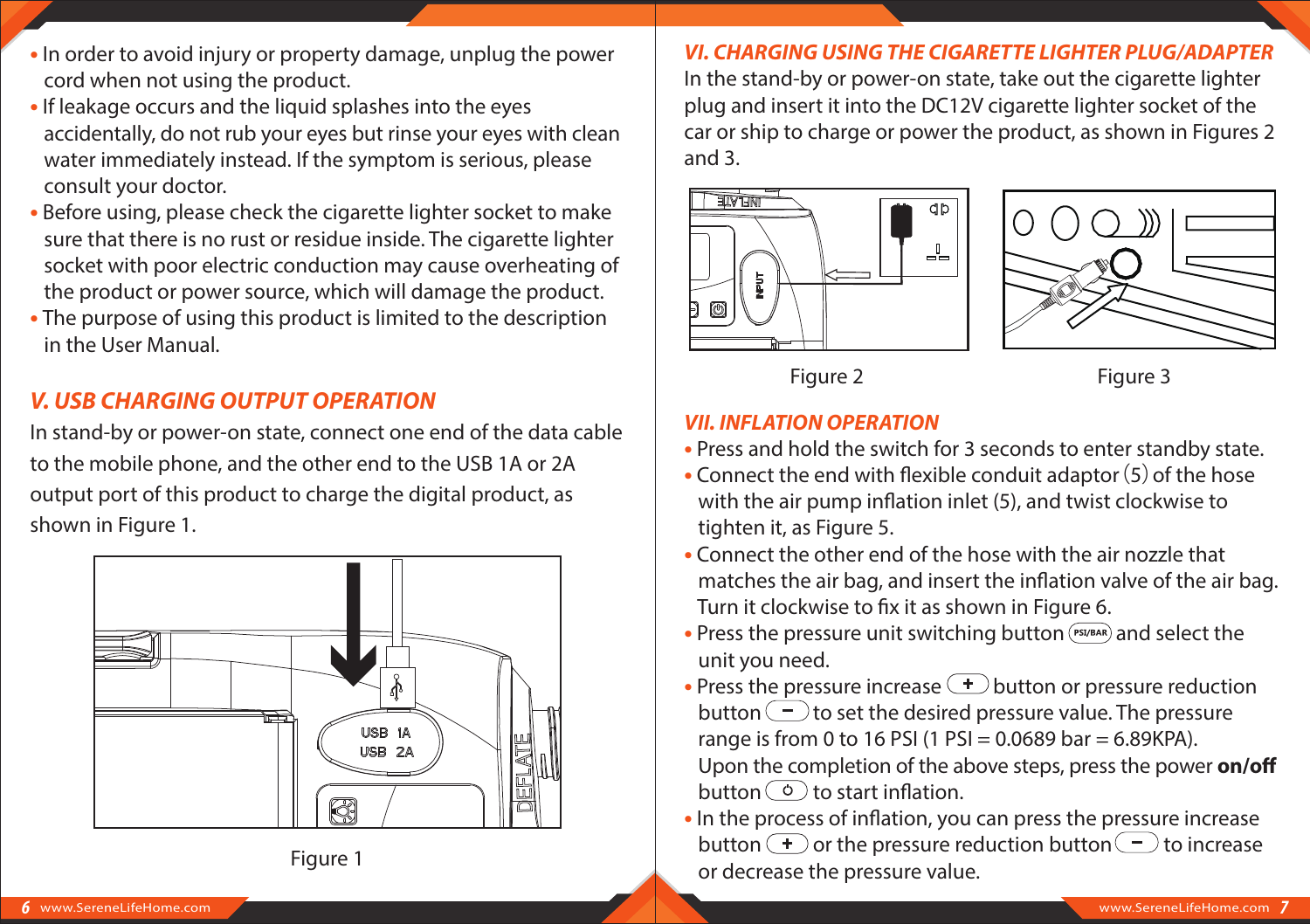• Press the pressure unit switching button<sup>(PSI/BAR)</sup> to switch between the units, and press the power **on/off**  $\odot$  button to stop.





Figure 5 Figure 6

- When the pressure reaches the set value, the air pump will stop working automatically.
- Upon the completion of inflation, it will turn off automatically without other operations within 2 minutes.
- After pulling out the DC plug, please take down the hose from the air pump and air bag and store it.
- **Notice:** The factory set pressure value of the air pump is 10PSI (10PSI=0.689BAR), and at the time of the secondary use, the set pressure value for the last time use will be displayed by default.
- **Notice:** After powered on, if there is no operation within 2 minutes, the air pump will enter standby mode, and the machine can be initiated by pressing the power switch button.

#### *VIII. DEFLATION OPERATION*

- Remove the hose from the inflation inlet. Connect the end with flexible conduit adaptor (6) of the hose with the air pump deflation outlet (7), and twist clockwise to tighten it, as Figure 3, and the other end shall still be to the airbag.
- Press the button of the power switch of air pump, and start the deflation until all the gas is discharged, then the power can be turned off to stop the deflation.



#### *IX. PRECAUTIONS*

- As this product has a lithium battery, it can work using the battery, or the plug of the product can be inserted into the cigarette lighter socket on the car for use.
- The applied power source must be the 12V DC power source (as Figure 8).
- Do not block the inflation inlet (1) and Deflation outlet (2), and ensure that the inflation inlet (1) and Deflation outlet (2) shall remain smooth at all times.
- Observe the local waste treatment provisions, and it is not allowed to throw the air pump away randomly.
- Don't use this product when the hose is damaged, and please change the hose immediately.
- Don't pull out the hose when inflating, because that the high pressure may hurt the physical body.
- Don't make the air pump work for more than 30 minutes, because that motor overheating may cause internal damage; and the air pump shall be fully cooled for 30 minutes after continuously working up to 30 minutes.
- Please don't use this air pump if any part is damaged, and contact with the professional personnel to repair it.
- This product shall not be exposed to the rain or immersed in water.
- In order to prevent risk, the inflation inlet shall not be forward to face or body.
- Please don't not leave while inflating.

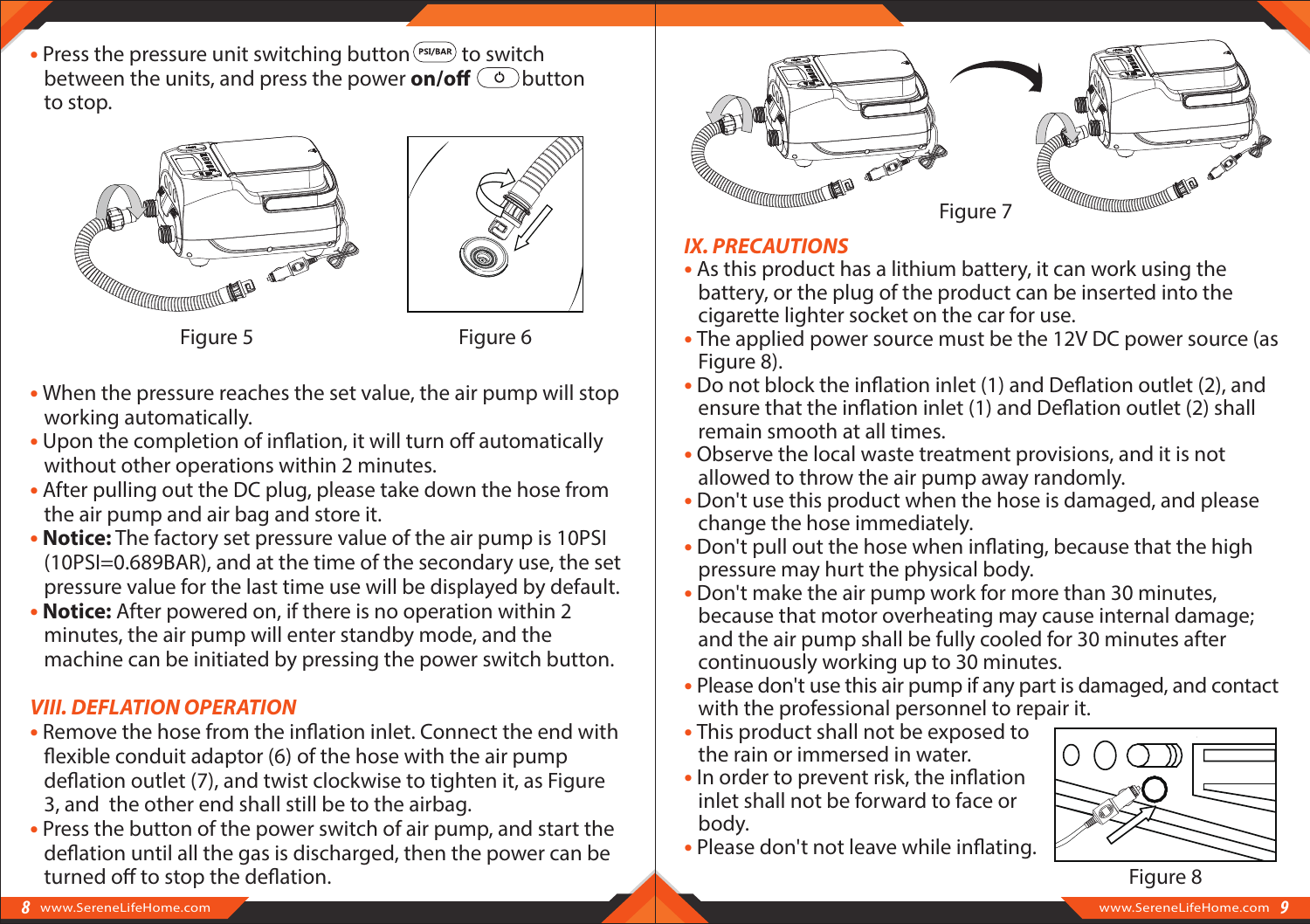#### *X. FAULT HANDLING*

| Fault                                             | <b>Inspection</b>                                                                                                                                   | <b>Solution</b>                                                                                                                                                                                                                                                         |
|---------------------------------------------------|-----------------------------------------------------------------------------------------------------------------------------------------------------|-------------------------------------------------------------------------------------------------------------------------------------------------------------------------------------------------------------------------------------------------------------------------|
| The air pump<br>won't start<br>normally           | 1. The power source is<br>not plugged properly.<br>2. Low battery charge<br>3. Overheating or over-<br>load causes motor stop.                      | 1. Make sure that the power wire<br>is plugged in the 12V DC socket.<br>2. Charging.<br>3. Cool the motor and restart it.<br>4. If the problem cannot be<br>solved, please contact local<br>service agents or similar<br>authorized personnel to<br>change the product. |
| Slow or<br>abnormal<br>inflation or<br>deflation. | 1. Check whether the<br>hose is blocked or<br>cracked.<br>2. The joint between the<br>hose and air pump or<br>air bag is not installed<br>properly. | 1. Change the hose or make it<br>unblocked, and check whether<br>the hose is cracked.<br>2. Reinstall the hose.<br>3. If the problem cannot be solved,<br>please contact local service<br>agents or similar authorized<br>personnel to change the<br>product.           |

#### *IX. MAINTENANCE AND STORAGE*

- After using, or if you want to move, maintain or adjust the product, please first pull out the DC plug from the socket.
- When idle, it shall be properly stored after being fully cooled.
- It shall not be exposed to the rain or immersed in water.
- Please store it in the dry and ventilated place.

#### *XII. SUGGESTIONS*

The warranty period of this product is one year, and it is suggested to use the original accessories. For any fault not caused by using the original accessories, it shall be out of the warranty scope.